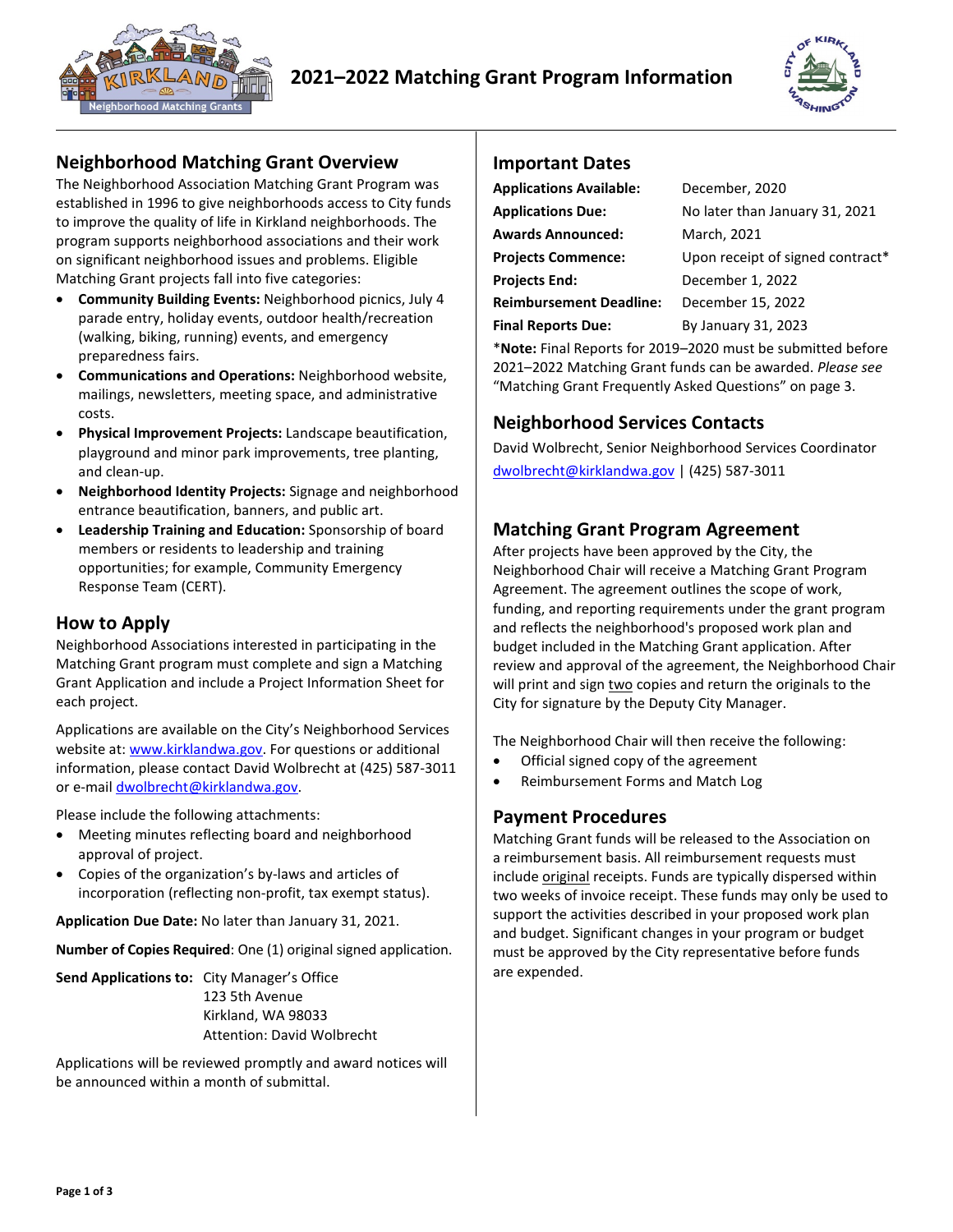



### **Matching Grant Funding Criteria**

Proposed projects will be evaluated on their scope and quality. To be eligible, projects must meet neighborhood association and project criteria.

#### **Neighborhood Association Criteria**

- Be located in the City of Kirkland.
- Have boundaries contiguous with the City's neighborhood designations.
- Be incorporated as a non-profit, tax-exempt organization.
- Have a majority of the organization's members living or operating businesses in the neighborhood.
- Board of Directors and neighborhood association bylaws.
- Have open membership to all neighborhood residents.
- Actively seek membership and not discriminate.
- Have the primary role in the Neighborhood Matching Grant project.
- Have a minimum of five neighborhood residents involved in the proposed Neighborhood Matching Grant project.

**Note:** Individuals, single businesses, city-wide organizations, social services, fraternal and religious groups, political groups, and public agencies are not eligible as applicants. However, eligible neighborhood organizations are encouraged to form partnerships with these ineligible groups to plan and implement projects. The neighborhood organization must be the lead applicant and have the primary role in the partnership.

#### **Project Criteria**

- Provide public benefit to the neighborhood.
- Demonstrate a need and support for the project.
- Fulfill Matching Grant contribution.
- Take place within Kirkland's neighborhood boundaries.
- Involve neighborhood residents directly in all phases.
- Accomplished in two (2) years or less.
- Maintained by neighborhood volunteers (if applicable).

**Important notes:** Funds cannot be used to supplant the association's operating budget. Funds may not be used for the purpose of assisting a campaign for election of any person to any office or for the promotion of or opposition to any ballot proposition.



#### **Project Tips, Ideas, and Restrictions**

The following project tips and ideas can help build community and make the most of limited Matching Grant funds. For example:

- Partner with another neighborhood for your summer picnic.
- Share equipment and/or supplies with another neighborhood for your summer picnic.
- Procure donations for coffee, food, and picnic prizes from Kirkland businesses and acknowledge their contribution.
- Donate left-over food from events to local food banks.
- Choose picnic games and activities that do not need equipment or outside vendors.
- Instead of mailings, use e-mail and/or your website to publicize special events. (Neighborhood Services event signs are also available.)
- Go green when planning your neighborhood meeting or event. For example:
	- o Use compostable products.
	- o Find alternatives to Styrofoam.
	- o Do not use balloons.
	- o Use reusable containers for beverages.
	- o Buy bulk items (reduces packaging).
	- o Use recyclable tablecloths.
	- o Mark at least one garbage can "Recycle."

The following items will not be reimbursed:

- Refreshments or supplies for neighborhood meetings
- Costly or extravagant food items
- Alcohol
- Police and Fire staff
- Projects without prior approval
- Gifts/cards to board members (or residents)
- **Flowers**